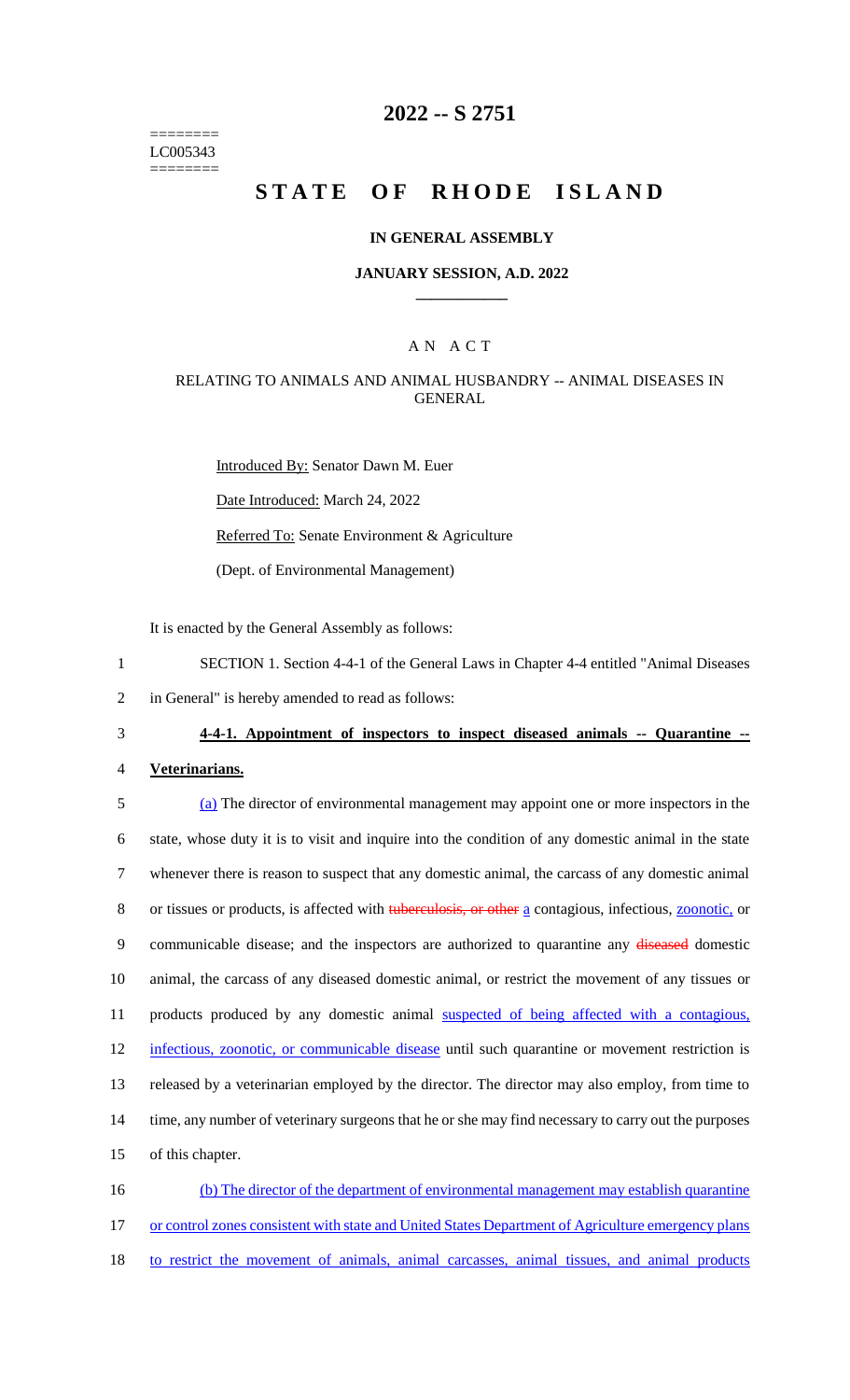- 1 suspected of being affected with a contagious, infectious, zoonotic or communicable disease. Any
- 2 control or quarantine zone established under this authority will remain in effect until the chief of
- 3 agriculture and/or the state veterinarian determine that the zone is no longer necessary to mitigate
- 4 the threat of disease.
- 5 (c) The director of the department of environmental management may order examination
- 6 or testing of any quarantined animal or animal in a quarantine or control zone for disease
- 7 surveillance purposes or as a term of the order of quarantine. The director may authorize qualified
- 8 department personnel to carry out any examination or testing or may order the testing to be
- 9 performed by a licensed veterinarian qualified to perform the testing.
- 10 SECTION 2. This act shall take effect upon passage.

======== LC005343 ========